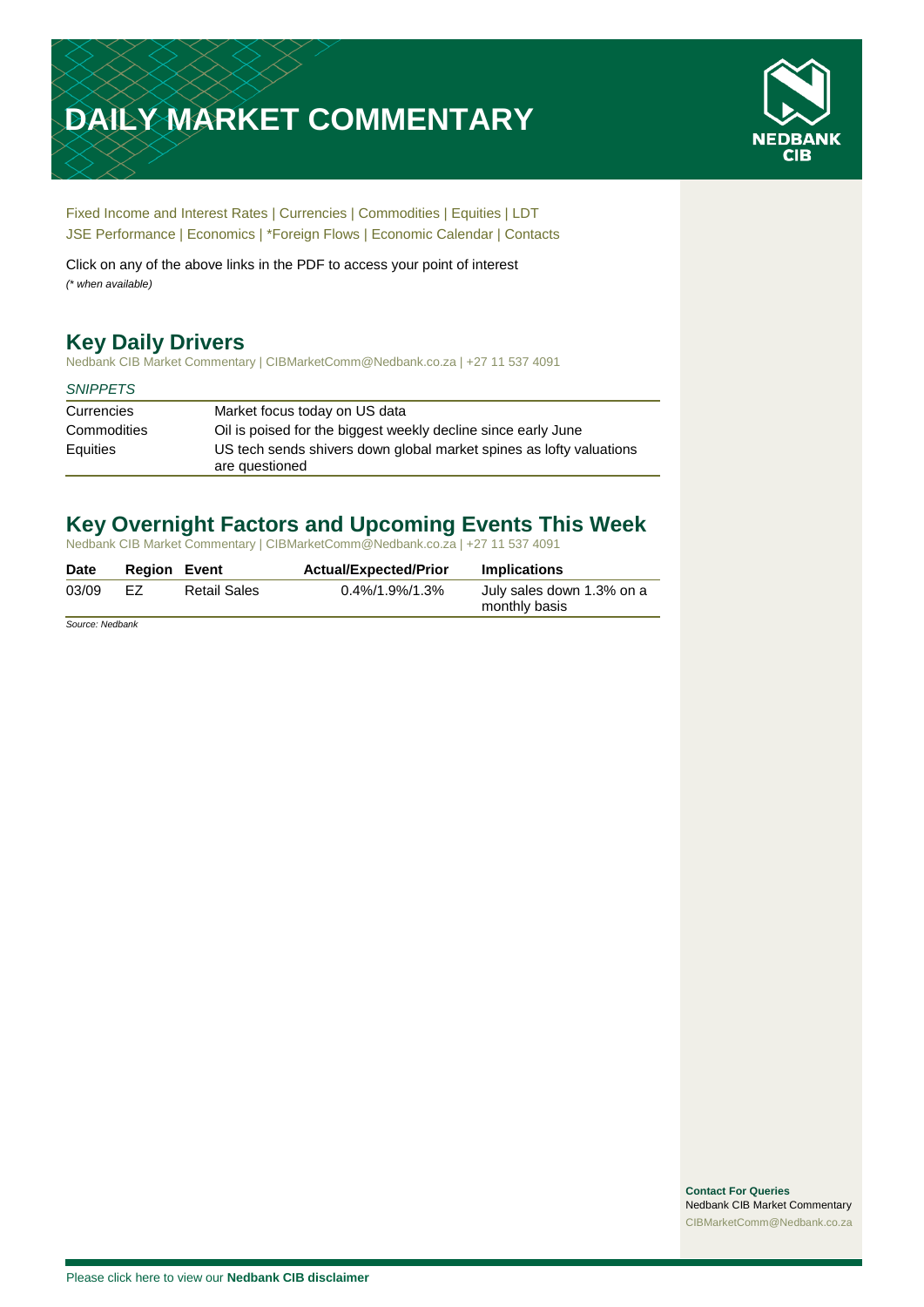# <span id="page-1-0"></span>**Fixed Income and Interest Rates**

Bond flow sales |+2711 535 4021 | Corporate Money Markets | +2711 535 4007 | Business Bank Money Markets | +2711 535 4006

|                                 |                   | Δ       | Δ                | Δ          | Δ         | <b>MTD</b> trend |
|---------------------------------|-------------------|---------|------------------|------------|-----------|------------------|
| <b>Bonds</b>                    | Last price        | 1d      | <b>MTD</b>       | <b>YTD</b> | 12Month   |                  |
|                                 | %                 | bps     | bps              | bps        | bps       |                  |
|                                 |                   |         |                  |            |           |                  |
| R208-0,6 yrs                    | 3,61              | $-1,80$ | 1,90             | $-313,60$  | $-300,00$ | ۸                |
| R186-6,3 yrs                    | 7,23              | $-0,55$ | $-15,45$         | $-101,75$  | $-86,25$  | ψ                |
| R2030-9,4 yrs                   | 9,09              | $-0,30$ | $-17,60$         | 7,10       | 31,00     | ψ                |
| R2048-27,5 yrs                  | 11,23             | $-0,55$ | $-18,75$         | 115,45     | 149,65    | ψ                |
| US 10 yr                        | 0,64              | 0,16    | $-6,84$          | $-128,20$  | $-83,02$  | ψ                |
| <b>UK 10 yr</b>                 | 0,24              | 0,70    | $-7,40$          | $-58,50$   | $-16,90$  | ψ                |
| German 10 yr                    | $-0,49$           | 0,30    | $-8,80$          | $-30,00$   | 18,90     | ψ                |
| Japan 10 yr                     | 0,04              | $-0,10$ | $-1,20$          | 5,00       | 31,60     | ψ                |
|                                 |                   | Δ       | Δ                | Δ          | Δ         | <b>MTD</b> trend |
| <b>Money Market</b>             | <b>Last price</b> | 1d      | <b>MTD</b>       | <b>YTD</b> | 12Month   |                  |
|                                 | $\frac{9}{20}$    | bps     | bps              | bps        | bps       |                  |
| SA reporate                     | 3,50              | 0,00    | 0,00             | $-300,00$  | $-300,00$ | ۰                |
| SA prime rate                   | 7,00              | 0,00    | 0,00             | $-300,00$  | $-300,00$ | ۰                |
| SA CPI (MTD = previous month)   | 3,20              |         | 100,00           | $-80,00$   | $-80,00$  | ۸                |
| SA 3m JIBAR                     | 3,44              | 0,00    | 0,00             | $-335,80$  | $-336,60$ | ٠                |
| SA 3m NCD                       | 3,45              | 0,00    | 0,00             | $-337.50$  | $-332,50$ | ۰                |
| SA 6m NCD                       | 3,53              | 0,00    | 0,00             | $-380,00$  | $-372,50$ | ٠                |
| SA 12m NCD                      | 3,83              | 2,50    | $-1,25$          | $-380,00$  | $-372,50$ | ψ                |
| US 3m LIBOR                     | 0,25              | 0,01    | 1,04             | $-165,71$  | $-188,15$ | ۸                |
| UK 3m LIBOR                     | 0,06              | 0,15    | $-0,18$          | $-72,94$   | $-70,45$  | ψ                |
| Japan 3m LIBOR                  | $-0,06$           | 0,12    | $-0.15$          | $-1,20$    | 3,15      | ψ                |
| Source: Bloomberg & Nedbank CIB | Time              |         | 2020/09/04 08:35 |            |           |                  |

|                                  |                | Δ       | Δ          | Δ          | Δ         | <b>MTD</b> trend |
|----------------------------------|----------------|---------|------------|------------|-----------|------------------|
| <b>FRAs and Swaps</b>            | Last price     | 1d      | <b>MTD</b> | <b>YTD</b> | 12Month   |                  |
|                                  | $\frac{9}{20}$ | bps     | bps        | bps        | bps       |                  |
| 3X6 FRA                          | 3,44           | 0.00    | $-8,00$    | $-316,50$  | $-315,50$ | ψ                |
| 6X9 FRA                          | 3,49           | 0,00    | 4,00       | 3,00       | 4,00      | Φ                |
| 9X12 FRA                         | 3,59           | $-1,00$ | $-11,00$   | $-290,00$  | $-279,50$ | V                |
| 18X21 FRA                        | 4,07           | 1,00    | $-12,00$   | $-250,50$  | $-236,00$ | V                |
| SA 2yr Swap                      | 3,74           | $-0.15$ | $-9,90$    | $-284,90$  | $-276,20$ | V                |
| SA 3yr Swap                      | 4,11           | $-2,75$ | $-9,75$    | $-256,25$  | $-247,75$ | J                |
| SA 5yr Swap                      | 5,08           | $-4,25$ | $-12,50$   | $-187,50$  | $-175,00$ | J                |
| SA 10yr Swap                     | 7,02           | 0,00    | $-8,50$    | $-66,50$   | $-45,50$  | J                |
| SA 15yr Swap                     | 7,87           | 4,00    | $-2,50$    | $-19,50$   | 5,00      | J                |
|                                  |                | Δ       | Δ          | Δ          | Δ         | <b>MTD</b> trend |
| <b>Spreads</b>                   | Last price     | 1d      | <b>MTD</b> | <b>YTD</b> | 12Month   |                  |
|                                  |                |         |            |            |           |                  |
|                                  | $\frac{9}{20}$ | bps     | bps        | bps        | bps       |                  |
| 2v10v                            | $-3,28$        | $-0,15$ | $-1,40$    | $-218,40$  | $-230,70$ | ψ                |
| 3v10v                            | $-2,91$        | $-2,75$ | $-1,25$    | $-189,75$  | $-202,25$ | J                |
| R2030-R208                       | 5,48           | 1,50    | $-19,50$   | 320,70     | 331,00    | V                |
| R2048-R2030                      | 2,14           | $-0,25$ | $-1,15$    | 108,35     | 118,65    | ⊎                |
| 5v-R2030                         | $-4,01$        | $-3,95$ | 5,10       | $-194,60$  | $-206,00$ | φ                |
| 10y-R2030                        | $-2,07$        | 0,30    | 9,10       | $-73,60$   | $-76,50$  | φ                |
| 15y-R2030                        | $-1,22$        | 4,30    | 15,10      | $-26,60$   | $-26,00$  | ♠                |
| SA 5yr CDS spread - basis points | 281,50         | 0,00    | $-8,00$    | 115,00     | 115,00    | ⊎                |

### **US 10 Year Yield SA 10 Year Yield**





*Source: Bloomberg, Nedbank Source: Bloomberg, Nedbank*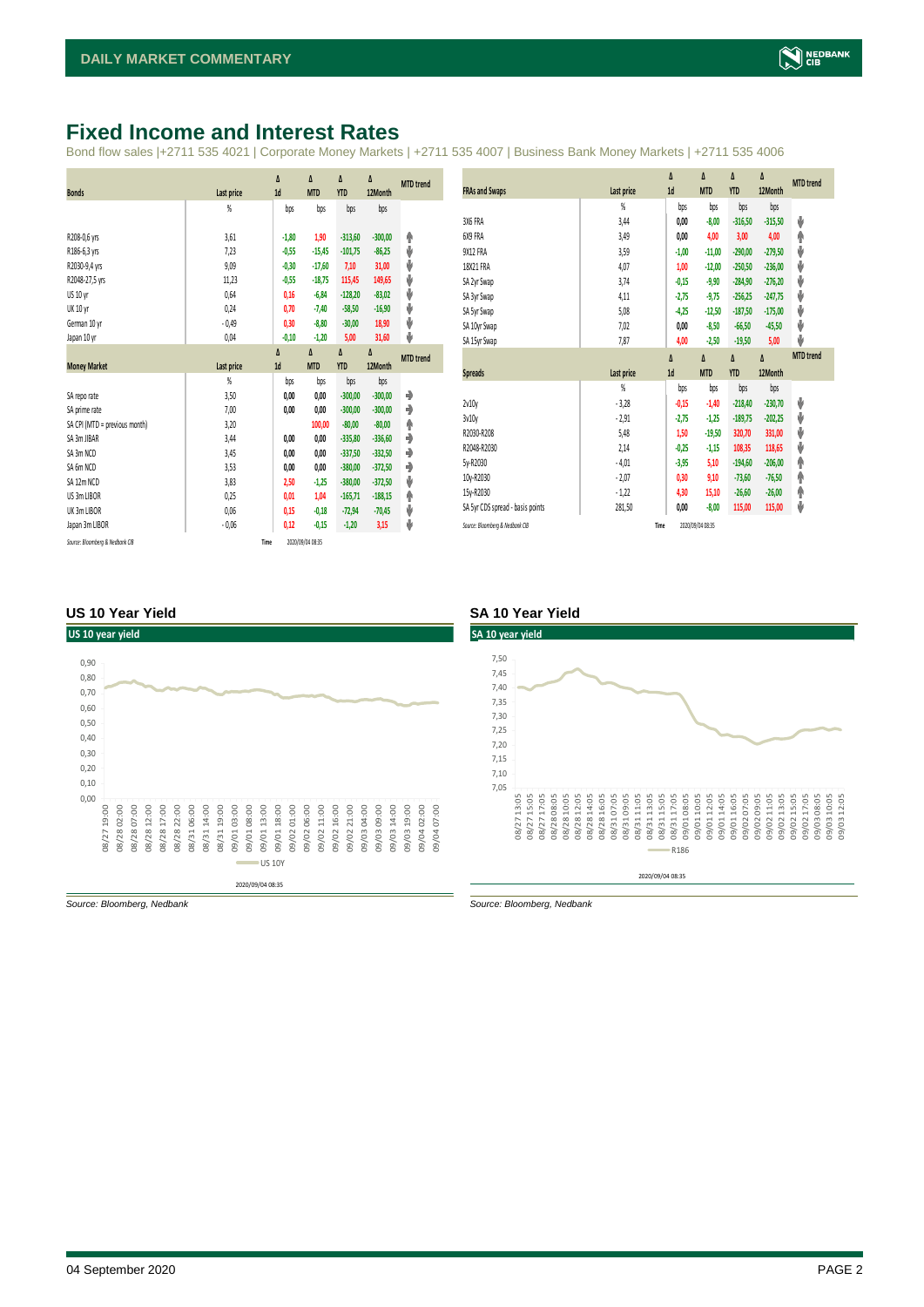

### <span id="page-2-0"></span>**Currencies**

Business Banking FX | +27 11 535 4003 | Corporate FX | +2711 535 4002 | Institutional FX | +2711 535 4005

- Yesterday, the local session got underway with the rand trading in the low 16.80s. Price action in the foreign exchange markets was skittish again; after an initial foray to the upside, the move topping out at 16.9000, the local unit thereafter traded to a best level of 16.6575, ending the session at 16.7415. Price action in the overnight sessions was relatively limited; this morning, the rand currently trades at 16.7250, the EURZAR is currently at 19.8180 and the GBPZAR is currently trading at 22.2100.
- The international markets saw the major currency pairs confined to relatively limited ranges, with the EURUSD trading between 1.1790 and 1.1848 on the day. This morning, it currently trades at 1.1852. The GBPUSD traded between 1.3244 and 1.3360; this morning, it is currently at 1.3280. Gold also endured a subdued trading session; this morning, it currently trades marginally firmer from the open yesterday at 1,936.50.
- Data releases scheduled for today: no local releases; from Europe, we have German factory orders; and from the US, we have the much anticipated NFP and various employment releases.
- The rand over the course of the week thus far has traded within a relatively limited range, although price action has been erratic, as the market remains plagued by a lack of liquidity and meaningful fundamental positioning. This scenario is likely to remain ahead of the US data and a long weekend in the US.

|                                 |            | X <sub>A</sub> | X <sub>A</sub>   | $% \Delta$ | $% \Delta$ | <b>MTD</b> trend | <b>USD trend</b>    |
|---------------------------------|------------|----------------|------------------|------------|------------|------------------|---------------------|
| <b>Majors</b>                   | Last price | $-1d$          | <b>MTD</b>       | <b>YTD</b> | 12Month    |                  |                     |
| GBPUSD                          | 1.33       | $-0,09$        | $-0.76$          | 0,09       | 8,29       | ÷                | USD strength        |
| <b>EURUSD</b>                   | 1.18       | $-0,11$        | $-0.81$          | 5,58       | 7.29       | ÷                | USD strength        |
| <b>USDJPY</b>                   | 106,17     | $-0.02$        | 0.24             | 2,30       | $-0,21$    | ٠                | USD strength        |
| <b>USDAUD</b>                   | 1,38       | 0,12           | 1,53             | $-3,42$    | $-6,44$    | A                | USD strength        |
|                                 |            | $X\Delta$      | X <sub>A</sub>   | $% \Delta$ | $% \Delta$ | <b>MTD</b> trend | <b>ZAR</b> trend    |
| <b>Rand crosses</b>             | Last price | $-1d$          | <b>MTD</b>       | <b>YTD</b> | 12Month    |                  |                     |
| <b>USDZAR</b>                   | 16,78      | 0.27           | $-0.99$          | 16,54      | 11.77      | v                | ZAR strength        |
| GBPZAR                          | 22,25      | 0,15           | $-1,77$          | 16,58      | 18,50      | v                | ZAR strength        |
| <b>FURZAR</b>                   | 19,86      | 0.16           | $-1.80$          | 20,96      | 17.76      | v                | ZAR strength        |
| AUDZAR                          | 12,19      | 0,15           | $-2,53$          | 19,26      | 17,45      | v                | ZAR strength        |
| ZARJPY                          | 6,33       | $-0.26$        | 1,26             | $-22,52$   | $-13,58$   | ٨                | ZAR strength        |
|                                 |            | $X\Delta$      | $X\Delta$        | $% \Delta$ | $% \Delta$ | <b>MTD</b> trend | <b>ZAR trend</b>    |
| <b>African FX</b>               | Last price | $-1d$          | <b>MTD</b>       | <b>YTD</b> | 12Month    |                  |                     |
| ZARMWK (Malawian kwacha)        | 44,31      | $-0,27$        | 1,13             | $-18,91$   | $-11,45$   | ٠                | ZAR strength        |
| ZARBWP (Botswana pula)          | 0.69       | 0.04           | 1.01             | $-10,38$   | $-7,78$    | ٠                | ZAR strength        |
| ZARKES (Kenyan shilling)        | 6,46       | $-0,31$        | 1.04             | $-12,04$   | $-8,32$    | ٠                | ZAR strength        |
| ZARMUR (Mauritian rupee)        | 2.37       | $-0.14$        | 1.10             | $-9.43$    | $-3.09$    | Α                | ZAR strength        |
| ZARNGN (Nigerian naira)         | 22,78      | $-0,26$        | 0,17             | $-14,34$   | $-7,63$    | ۸                | ZAR strength        |
| ZARGHS (Ghanian cedi)           | 0.35       | 0.29           | 1.50             | $-17,61$   | $-7.51$    | Α                | ZAR strength        |
| ZARZMW (Zambian kwacha)         | 1.17       | $-0,27$        | 1.26             | 14,19      | 24,29      | ÷                | ZAR strength        |
| ZARMZN (Mozambican metical)     | 4,28       | $-0,26$        | 1,14             | $-2,97$    | 2,51       | ۵                | ZAR strength        |
|                                 |            | X <sub>A</sub> | X <sub>A</sub>   | $% \Delta$ | $% \Delta$ | <b>MTD</b> trend | <b>USD</b> trend    |
| <b>Emerging Market FX</b>       | Last price | $-1d$          | <b>MTD</b>       | <b>YTD</b> | 12Month    |                  |                     |
| <b>USDBRL</b> (Brazilian Real)  | 5,29       | $-0.94$        | $-3,81$          | 23,85      | 21,25      | ÷                | <b>USD</b> weakness |
| USDTRY (Turkish Lira)           | 7,45       | 0,24           | 1,43             | 20,12      | 23,97      | ٠                | USD strength        |
| USDMXN (Mexican Peso)           | 21,70      | 0.20           | $-0.88$          | 12,77      | 9.10       | v                | <b>USD</b> weakness |
| <b>USDINR</b> (Indian Rupee)    | 73,35      | $-0,17$        | $-0,37$          | 2,69       | 1,68       | ÷                | <b>USD</b> weakness |
| <b>USDRUB (Russian Ruble)</b>   | 75,26      | $-0.19$        | 1.59             | 17,63      | 11,29      | Φ                | USD strength        |
| Source: Bloomberg & Nedbank CIB |            | Time           | 2020/09/04 08:35 |            |            |                  |                     |

• Possible trading range for the rand today: 16.5000 to 17.0000

*\*Please note that the sign on the % change reflects the change on the headline number. The narrative indicates the trend direction over the month. For trade in any of these currencies, contact our FX dealing desks*



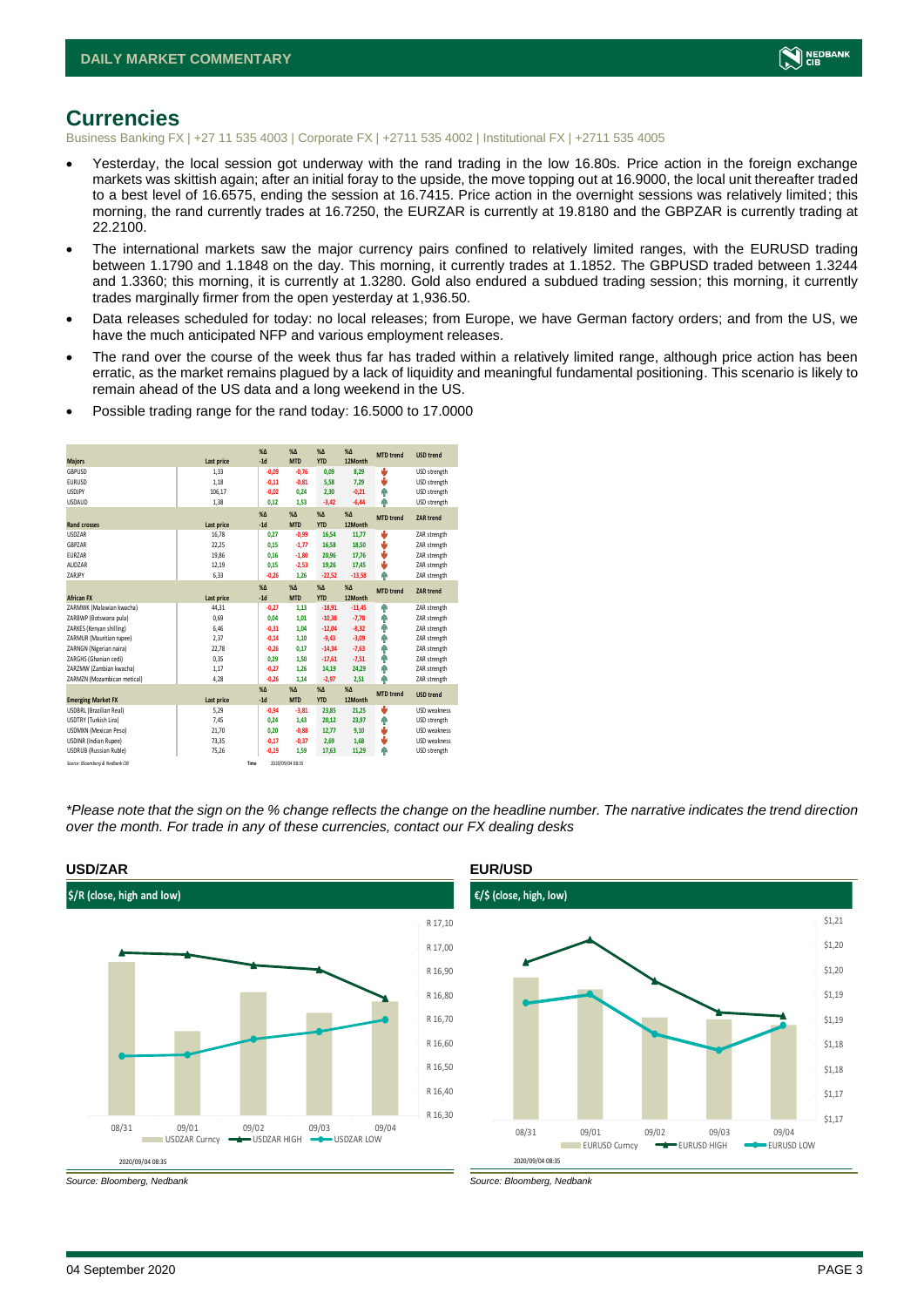

### <span id="page-3-0"></span>**Commodities**

Nedbank CIB Market Commentary | CIBMarketComm@Nedbank.co.za | +27 11 537 4091| +27 11 535 4038

- Oil is poised for the biggest weekly decline since early June after gains in the dollar reduced the appeal of commodities priced in USDs, with concerns about over-supply mounting. Futures are down 4.4% this week, set for the first weekly loss since the end of July.
- Gold headed for a weekly drop as the dollar showed some signs of recovery ahead of the release of the key monthly jobs report. Spot gold little changed at \$1,931.44/oz; -1.7% this week.
- Spot silver +0.2% to \$26.6305/oz. Platinum +0.2%; palladium steady. Copper advanced as an extended inventory drawdown highlighted a tightening market, while the dollar held steady amid an equity selloff. LME copper +0.6% to \$6,604/ton, still on track for the first weekly loss in four. LME nickel +0.4% to \$15,150/ton; -3.9% on Thursday and is set to post a 1.4% decline this week. Zinc -1.2%, spread was at the widest contango since 2015, a sign of loosening supplies. Iron ore futures declined after data showed a rise in China's port stockpiles. Prices are still headed for a weekly gain on positive indicators for China's economic recovery and sustained mill demand. Iron ore -1.5% to \$122.46/ton, on track for a weekly gain of 1.9%.

|                                 |            | $%$ $\Delta$ | $\%$ $\Delta$    | $% \Delta$ | $\%$ $\Delta$ | <b>MTD</b> trend |
|---------------------------------|------------|--------------|------------------|------------|---------------|------------------|
| <b>Commodities</b>              | Last price | $-1d$        | <b>MTD</b>       | <b>YTD</b> | 12Month       |                  |
| Brent near future (\$)          | 43,72      | $-0,79$      | $-3,45$          | $-33,76$   | $-27,97$      | ψ                |
| WTI crude (\$)                  | 41,01      | $-0,87$      | $-3,75$          | $-32,84$   | $-27,11$      | Ŵ                |
| Gold spot (\$)                  | 1935.62    | 0,24         | $-1,64$          | 27,57      | 24,67         | U                |
| Platinum spot (\$)              | 896,18     | 0,45         | $-3,82$          | $-7,28$    | $-9,14$       | N۷               |
| SA white maize spot (R)         | 3 139.00   | 1,49         | 0,64             | 20,73      | 14,19         | Ĥ                |
| Source: Bloomberg & Nedbank CIB |            | Time         | 2020/09/04 08:35 |            |               |                  |



*Source: Bloomberg, Nedbank*





*Source: Bloomberg, Nedbank Source: Bloomberg, Nedbank*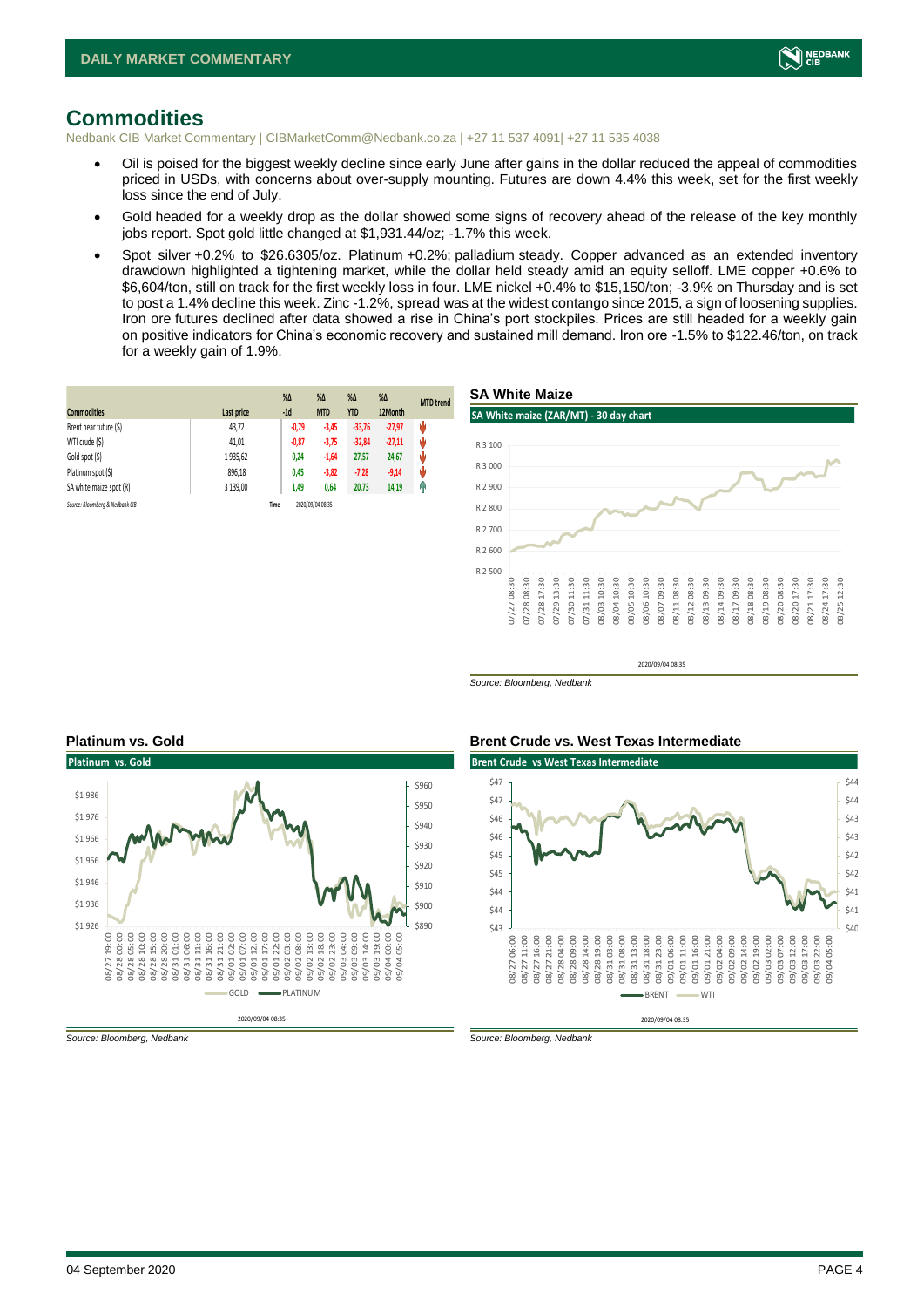

# <span id="page-4-0"></span>**Equities**

Cash equities | +2711 535 4030/31

### **South Africa**

• Top40 -2.63%; tech leads US stocks lower in the biggest rout since June; NPN -4.3%, in line with global rotation out of tech. SA Inc. sentiment knocked by loadshedding dimming the little light at the end of the tunnel of a faster recovery from the COVID-19 crisis. SAPY -1.4% and -11% on a rolling month as results confirm fears of no dividends for the period; NRP local LO selling. Five-day moves: Top40 -4.1%, banks -9.5%, Fini 15 -8%, telco -6%, resi -2.6% and GenRet -3.9%; ZAR -1.62% (Eskom?!). Worth noting: Truworths (after close) FY nrs out and well guided for on sales, DHEPS and, of course, The Office impairment. HEPS down 28.2% – towards the higher end of the range. FY rev in line. Retail sales for the first nine weeks down 11%, which is worse than MRPs down 6.5% and a deceleration from May and June. GM at 50.8%; decent, SA margin held up well. Seems like they have reduced some of the LT debt but taken on more ST debt, but ND has reduced, which is good. They did declare a final div of 31c, which is a +ve. M Mark stepping down…+ve, but a two-year succession. All in all, mixed: on the negative side, sales have slowed, but on the positive side, the CEO is moving, debt is coming in lower and a div is being paid. Turnover at R21.7bn; biggest crosses: 770k MNP at 33,075, 576k SOL at 14,150, 1m FSR at 3,637, 337k CPI at 85,500, 3.4m PPH at 974.

### **UK/Europe**

• European equities dropped the most in a month, led by a retreat in technology shares on both sides of the Atlantic as investors exited the companies that have led the rally since March. The Stoxx 600 fell 1.4%, with a late afternoon selloff reversing gains of as much as 1.3%. Tech stocks (-3.8%) were the biggest laggards as investors rotated out of this year's best performers. Miners (-3.3%), industrials (-2%) and healthcare (-2%) also tumbled to the bottom of the sector list. Euro Stoxx 50 down 1.0%, FTSE 100 down 1.5%, DAX down 1.4%, CAC 40 down 0.4%, FTSEMIB down 1.5%, IBEX 35 up 0.1%, AEX Index down 2.1%, Swiss Market Index down 1.6%.

### **USA**

• US equities tumbled by the most in almost three months as the rotation away from high-flying tech stocks gained steam, with investors questioning the sustainability of lofty valuations. The S&P 500 Index retreated from a record high and fell more than 3.5%, its biggest drop since early June, amid declines in Apple, Microsoft, Amazon and Facebook. The Nasdaq 100 sank 5%, its largest decline since March. The CBOE Volatility Index – a measure of expected price swings for the S&P 500 Index known as Wall Street's "fear gauge" – rose to the highest level since June. Bitcoin fell as much as 7.6%.

### **Asia**

• Shares dropped across Asia, although losses were smaller than those seen in the US overnight as trader focus turned to the non-farm payrolls report later Friday. S&P 500 futures slipped after the benchmark fell 3.5% Thursday. Nasdaq contracts slid over 1% after the tech-heavy gauge's 5% overnight slump, its largest since March. This suggests the US retreat could extend for a second day ahead of a holiday weekend there. Treasuries and the USD were steady, with moves into safe-haven assets muted despite the pronounced drop in equities. Gold ticked higher.

|                                  |             | $\%$    | $\%$ $\Delta$    | $\%$ $\Delta$ | $\%$     | 2019        | <b>MTD</b> trend |
|----------------------------------|-------------|---------|------------------|---------------|----------|-------------|------------------|
| <b>Developed Markets</b>         | Last price  | $-1d$   | <b>MTD</b>       | <b>YTD</b>    | 12Month  | Performance |                  |
| Dow Jones                        | 28 29 2, 73 | $-2,78$ | $-0,48$          | $-0,86$       | 7,35     | 22,34       | V                |
| Nasdaq                           | 11 458,10   | -4,96   | $-2,70$          | 27,70         | 43,64    | 35,23       | V                |
| S&P 500                          | 3455,06     | $-3,51$ | $-1,29$          | 6,94          | 17,61    | 28,88       | V                |
| DJ Eurostoxx 50                  | 3 3 0 4 2 2 | $-1,01$ | 0,97             | $-11,77$      | $-4,25$  | 25,12       | Α                |
| DAX                              | 13 057,77   | $-1,40$ | 0.87             | $-1,44$       | 8,59     | 25,22       | Ą                |
| CAC                              | 5 009,52    | $-0,44$ | 1,26             | $-16,20$      | $-9,45$  | 26,46       | ٨                |
| <b>FTSE</b>                      | 5 850,86    | $-1,52$ | $-1,89$          | $-22,43$      | $-19,97$ | 12,00       | V                |
| ASX200                           | 5925,50     | $-3,06$ | $-2,23$          | $-11,35$      | $-9,58$  | 13,38       | V                |
| Nikkei 225                       | 23 205,43   | $-1,11$ | 0,28             | $-1,91$       | 12,38    | 20,93       | ٨                |
| MSCI World                       | 2425,78     | $-2,74$ | $-1,21$          | 2,85          | 12,84    | 25,19       | V                |
|                                  |             | $\%$    | $\%$ $\Delta$    | $\%$ $\Delta$ | $\%$     | 2019        | <b>MTD</b> trend |
| <b>Emerging Markets</b>          | Last price  | $-1d$   | <b>MTD</b>       | <b>YTD</b>    | 12Month  | Performance |                  |
| Hang Seng                        | 24 626,84   | $-1,52$ | $-2,19$          | $-12,64$      | $-7,15$  | 9,07        | V                |
| Shanghai                         | 3 3 4 9, 17 | $-1,06$ | $-1,37$          | 9,80          | 13,25    | 23,72       | V                |
| Brazil Bovespa                   | 100 721,40  | $-1,17$ | 1,36             | $-12,90$      | $-0.47$  | 27,07       | Α                |
| India - NSE                      | 38 535,91   | $-1,17$ | $-0,24$          | $-6,59$       | 4,93     | 14,38       | V                |
| Russia Micex                     | 2931,92     | $-0,83$ | $-1,16$          | $-3,74$       | 4,96     | 28,21       | V                |
| <b>MSCI Emerging</b>             | 1 1 08,85   | $-0,90$ | 0,67             | $-0,52$       | 11,94    | 15,38       | ⋒                |
|                                  |             | $\%$    | $\%$ $\Delta$    | $\%$ $\Delta$ | $\%$     | 2019        |                  |
| <b>SA Indices</b>                | Last price  | $-1d$   | <b>MTD</b>       | <b>YTD</b>    | 12Month  | Performance | <b>MTD</b> trend |
| <b>JSE All Share</b>             | 54 522,35   | $-2,40$ | $-1, 72$         | $-4,49$       | $-0,70$  | 8,24        | V                |
| Top 40                           | 50 319,16   | $-2,63$ | $-1, 77$         | $-0.98$       | 2,63     | 8,75        | V                |
| Resi 10                          | 54 058,02   | $-3,06$ | $-2,79$          | 9,74          | 26,47    | 20,01       | V                |
| Indi 25                          | 74 381,84   | $-2,22$ | $-0,50$          | 7,33          | 4,43     | 8,82        | V                |
| Fini 15                          | 9 460,48    | $-2,52$ | $-2,94$          | $-39,65$      | $-37,37$ | $-4,30$     | V                |
| Courre: Rinnmhorn & Northank CIR |             | Time    | 20-80 M/Aningrad |               |          |             |                  |





*Source: Bloomberg, Nedbank*

*Source: Bloomberg & Nedbank CIB* **Time**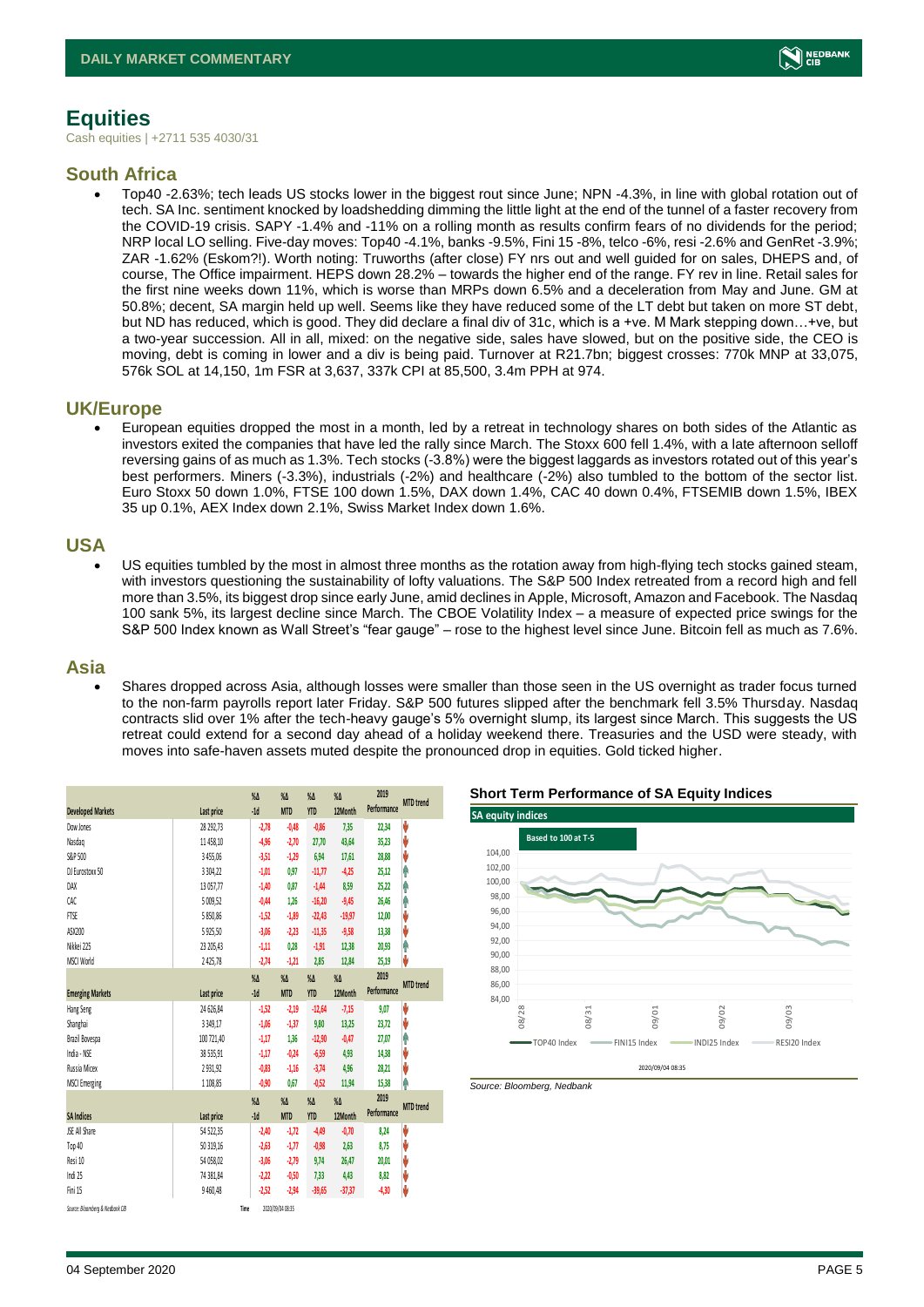# <span id="page-5-0"></span>**Last Day To Trade**

Susan Correia | Scorreia@Nedbankcapital.co.za | +27 11 295 8227

| <b>SHARE CODE</b> | <b>SHARE NAME</b>              | <b>DIVIDEND / INTEREST RATE</b>               |
|-------------------|--------------------------------|-----------------------------------------------|
| 8 September 2020  |                                |                                               |
| GFI               | Gold Fields Ltd                | dividend @ 160cps                             |
| <b>NRP</b>        | NEPI Rockcastle Plc            | Capitalisation issue: 4.2920 new per 100 held |
| <b>RBPCB</b>      | Royal Bafokeng Plat Ld Conv    | Interest at 5000cps                           |
| <b>SBKP</b>       | Std Bank Group 6.5% Pref       | dividend @ 3.25cps                            |
| <b>SBPP</b>       | Std Bank Group Pref            | dividend @ 333cps                             |
| <b>TDHBP</b>      | <b>Tradehold Ltd B Pref</b>    | dividend @ 1471.556380cps                     |
| <b>TWR</b>        | <b>Tower Property Fund Ltd</b> | dividend $@9.528470cps$                       |

*Source: JSE*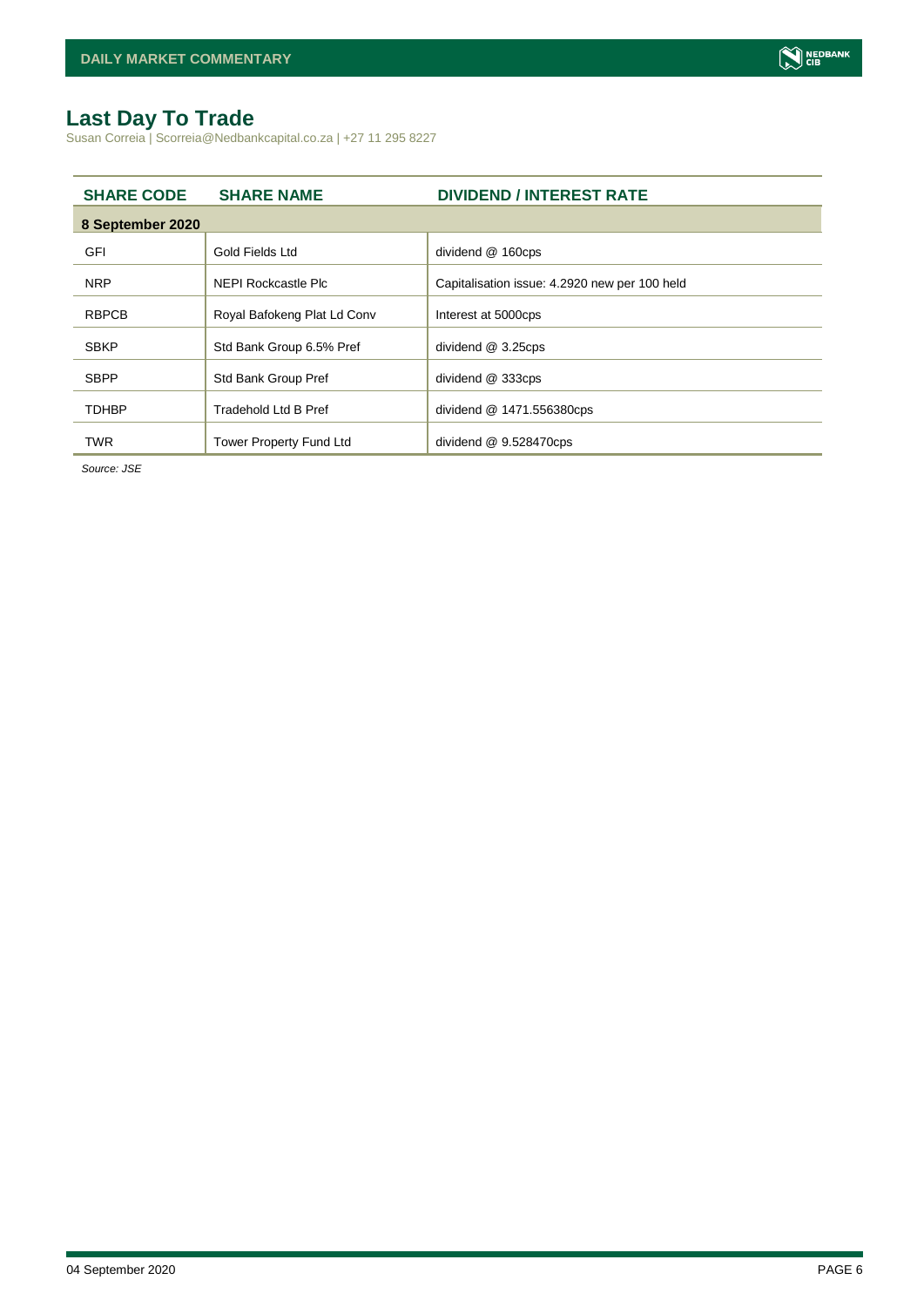# <span id="page-6-0"></span>**JSE Performance**

Nedbank CIB Market Commentary | CIBMarketComm@Nedbank.co.za | +27 11 537 4091

|                                                         |                  | %Δ<br>$-1d$        | %Δ              | %Δ<br><b>YTD</b>   | %Δ           | 2019<br>Performance | <b>MTD</b> trend |
|---------------------------------------------------------|------------------|--------------------|-----------------|--------------------|--------------|---------------------|------------------|
| Top40 constituents<br>ABG: Absa Group Ltd               | Last price       |                    | <b>MTD</b>      |                    | 12Month      |                     | Đ                |
| AGL: Anglo American Plc                                 | 397,52           | $-4,67$            | $-1,72$         | $-0,33$            | 21,46        | 23,76               | V                |
| AMS: Anglo American Platinum Ltd                        | 1 180,96         | $-2,33$            | $-6,58$         | $-7,68$            | 34,14        | 143,03              | V                |
| ANG: Anglogold Ashanti Ltd                              | 470,02           | $-0,75$            | $-4,98$         | 48,51              | 40,34        | 74,14               | V                |
| APN : Aspen Pharmacare Holdings Lt                      | 131,89           | $-1,57$            | $-2,93$         | 10,63              | 65,28        | $-11,57$            | ♦                |
| BHP: Bhp Group Plc                                      | 366,85           | $-4,17$            | $-3,51$         | 11,24              | 17,02        | 8,56                | V                |
| BID: Bid Corp Ltd                                       | 275,91           | $-1,46$            | $-1,43$         | $-16,44$           | $-13,18$     | 24,61               | ψ                |
| BTI: British American Tobacco Plc                       | 573,48           | $-0,22$            | 0,31            | $-4,00$            | 9,58         | 27,29               | φ                |
| BVT: Bidvest Group Ltd                                  | 137,96           | $-1,10$            | 1,36            | $-32,63$           | $-25,74$     | $-1,01$             | Ą                |
| CFR : Financiere Richemont-Dep Rec                      |                  | 0,09               | 1,81            | 4,77               | $-0,13$      | 16,96               | Ą                |
| CLS : Clicks Group Ltd                                  | 114,75<br>231,20 | $-0,77$            | 0,52            | $-9,90$            |              |                     | φ                |
|                                                         |                  |                    | 4,18            | $-39,85$           | 18,26        | 34,02               | φ                |
| CPI : Capitec Bank Holdings Ltd                         | 869,93           | 0,73               |                 |                    | $-22,03$     | 29,35               | Ą                |
| DSY: Discovery Ltd<br>EXX: Exxaro Resources Ltd         | 123,21<br>131,91 | 0,21<br>$-3,13$    | 1,80<br>$-3,84$ | 2,14<br>0,59       | 7,65<br>7,51 | $-24,51$<br>$-4,88$ | ψ                |
| FSR: Firstrand Ltd                                      | 35,76            |                    |                 |                    |              |                     | ψ                |
| GFI: Gold Fields Ltd                                    |                  | $-2,30$<br>$-0,49$ | $-5,52$         | $-43,06$<br>112,85 | $-40,40$     | $-4,21$             | ψ                |
|                                                         | 204,06           |                    | $-6,85$         |                    | 141,49       | 94,30               | Ą                |
| GRT : Growthpoint Properties Ltd                        | 12,23            | $-2,00$            | 0,16            | $-44,69$           | $-47,96$     | $-5,11$             | V                |
| IMP : Impala Platinum Holdings Ltd<br>INL: Investec Ltd | 152,68           | $-1,67$            | $-2,36$         | 6,38               | 76,82        | 291,28              |                  |
|                                                         | 31,02            | $-2,36$            | $-1,34$         | $-47,37$           | $-44,59$     | 5,01                | ψ                |
| INP: Invested Plc                                       | 30,77            | $-2,19$            | $-1,72$         | $-53,19$           | $-50,59$     | 2,89                | ψ                |
| MCG: Multichoice Group Ltd                              | 96,11            | $-2,30$            | $-0,81$         | $-17,50$           | $-23,42$     |                     | V                |
| MNP: Mondi Plc                                          | 320,28           | $-2,78$            | $-0,40$         | $-1,84$            | 11,39        | 7,31                | ψ                |
| MRP : Mr Price Group Ltd                                | 116,86           | $-0,51$            | 0,85            | $-35,97$           | $-30,65$     | $-25,86$            | Ą                |
| MTN: Mtn Group Ltd                                      | 59,06            | 0,72               | $-3,29$         | $-28,40$           | $-40,68$     | $-7,31$             | ψ                |
| NED : Nedbank Group Ltd                                 | 89,77            | $-3,12$            | $-6,48$         | $-58,11$           | $-60,21$     | $-21,99$            | V                |
| NHM: Northam Platinum Ltd                               | 155,90           | $-0,06$            | $-2,59$         | 26,11              | 99,87        | 185,76              | V                |
| NPN : Naspers Ltd-N Shs                                 | 3 050,00         | $-3,93$            | $-1,38$         | 33,14              | 24,31        | 19,65               | ψ                |
| NRP : Nepi Rockcastle Plc                               | 75,07            | $-2,76$            | $-5,32$         | $-39,38$           | $-43,36$     | 9,58                | ψ                |
| OMU: Old Mutual Ltd                                     | 10,99            | $-5,09$            | $-1,79$         | $-44,10$           | $-37,91$     | $-12,23$            | V                |
| PRX: Prosus Nv                                          | 1651,71          | $-4,82$            | $-2,84$         | 56,71              |              |                     | ψ                |
| REM : Remgro Ltd                                        | 86,95            | $-1,97$            | $-1,10$         | $-39,00$           | $-30,38$     | 0,13                | V                |
| RMH: Rmb Holdings Ltd                                   | 1,23             | $-0,81$            | 0,00            | $-9,27$            | 0,93         | 1,96                | Đ                |
| RNI : Reinet Investments Sca                            | 319,73           | $-3,10$            | $-1,05$         | 15,22              | 30,64        | 27,03               | ψ                |
| SBK: Standard Bank Group Ltd                            | 99,48            | $-4,11$            | $-5,79$         | $-40,90$           | $-44,42$     | $-5,87$             | ψ                |
| SHP: Shoprite Holdings Ltd                              | 117,98           | 0,87               | 6,77            | $-6,31$            | 5,56         | $-33,78$            | φ                |
| SLM : Sanlam Ltd                                        | 52,86            | $-2,94$            | $-3,86$         | $-33,17$           | $-26,47$     | $-0,88$             | ψ                |
| SOL: Sasol Ltd                                          | 139,79           | $-2,92$            | 0,88            | $-53,94$           | $-47,01$     | $-28,59$            | φ                |
| SPP: Spar Group Limited/The                             | 164,04           | 0,01               | 1,47            | $-16,95$           | $-5,92$      | $-4,81$             | φ                |
| SSW : Sibanye Stillwater Ltd                            | 53,70            | 0,34               | 4,70            | 49,62              | 176,23       | 258,18              | φ                |
| VOD: Vodacom Group Ltd                                  | 126,43           | $-1,66$            | $-1,13$         | 9,65               | 11,82        | $-12,65$            | ψ                |
| WHL: Woolworths Holdings Ltd                            | 30,88            | $-2,12$            | $-2,86$         | $-36,46$           | $-42,68$     | $-11,78$            | V                |
|                                                         |                  |                    |                 |                    |              |                     |                  |

 $Source: Bloomberg & Nedbank *CB*$ 

2020/09/04 08:35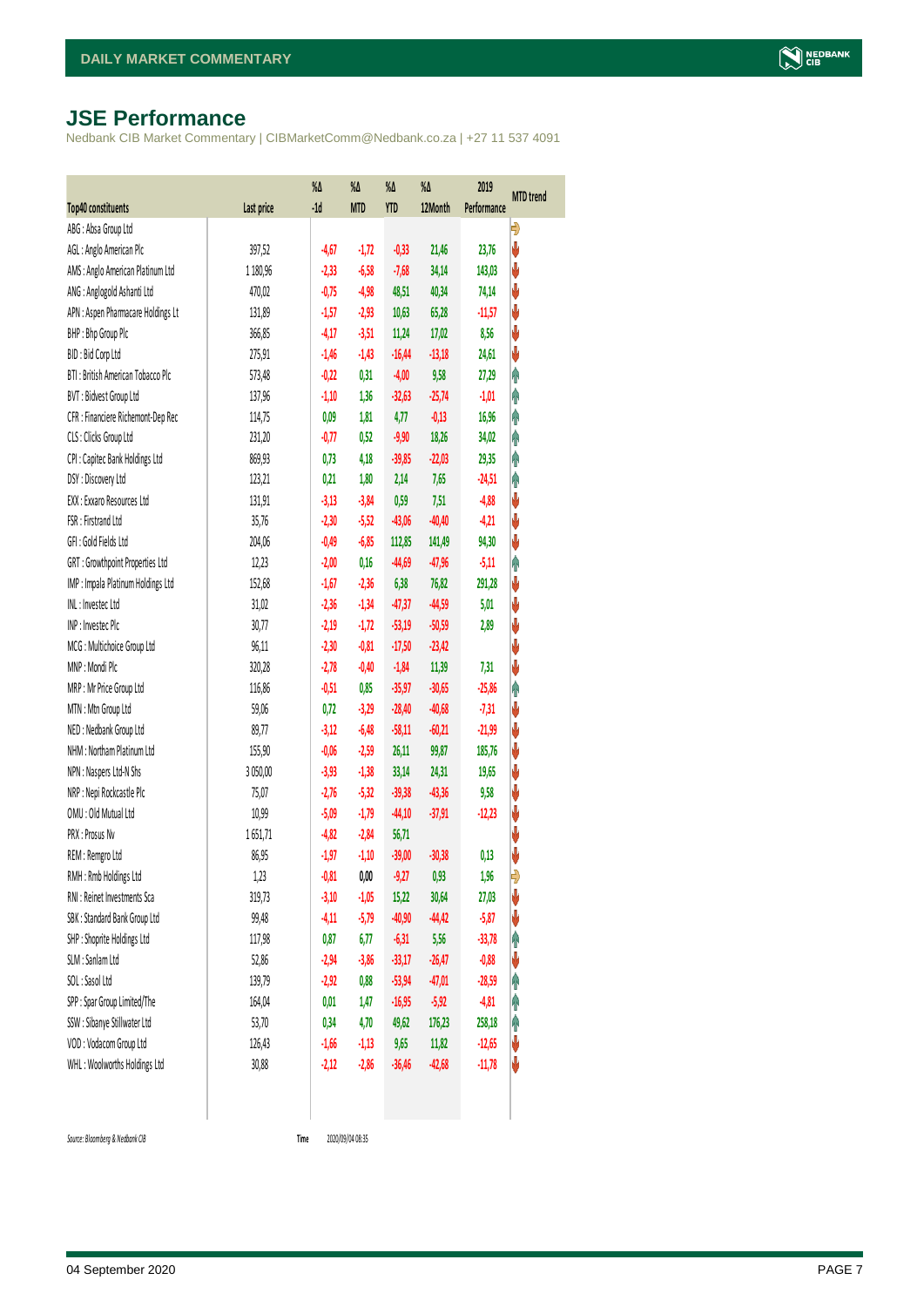# <span id="page-7-0"></span>**Economic Calendar**

Nedbank CIB Market Commentary | CIBMarketComm@Nedbank.co.za | +27 11 537 4091

|                          | Country    | Event                          | Period        | Survey          | Actual                   | Prior            | Revised    |
|--------------------------|------------|--------------------------------|---------------|-----------------|--------------------------|------------------|------------|
| 03-September             |            |                                |               |                 |                          |                  |            |
| 03:45 AM                 | CН         | Caixin China PMI Services      | <b>JUN</b>    | 53,8            | 54,0                     | 54,1             |            |
| 09:55 AM                 | GE         | Markit Germany Services PMI    | <b>JUN P</b>  | 50,8            | 52,5                     | 52,5             |            |
| 10:00 AM                 | EC         | Markit Eurozone Services PMI   | <b>JUNP</b>   | 50,1            | 50,5                     | 50,5             |            |
| 10:30 AM                 | UK         | Markit/CIPS UK Services PMI    | <b>JUN P</b>  | 60,1            | 58,8                     | 58,8             |            |
| 11:00 AM                 | EC         | Retail Sales YoY               | MAY           | 1,9%            | 0,4%                     | 1,3%             |            |
| 02:30 PM                 | US         | <b>Continuing Claims</b>       | <b>NOV 23</b> | 14000k          | 13254k                   | 14535k           |            |
| 02:30 PM                 | US         | Initial Jobless Claims         | <b>NOV 30</b> | 950k            | 881k                     | 1006k            |            |
| 02:30 PM                 | US         | Trade Balance                  | MAY           | USD -58,0b      | USD -63,6b               | USD -50,7b       | USD -53,5b |
| 03:45 PM                 | US         | Markit US Services PMI         | <b>JUNP</b>   | 54,7            | 55,0                     | 55,0             |            |
| 04-September             |            |                                |               |                 |                          |                  |            |
| 08:00 AM                 | GE         | Factory Orders WDA YoY         | JUL           | $-6,0%$         | $-7,3%$                  | $-11,3%$         | $-10,6%$   |
| 02:30 PM                 | US         | Average Hourly Earnings YoY    | AUG           | 4,5%            |                          | 4,8%             |            |
| 02:30 PM                 | US         | Change in Nonfarm Payrolls     | AUG           | 1350k           |                          | 1763k            |            |
| 02:30 PM                 | US         | Unemployment Rate              | AUG           | 9,8%            |                          | 10,2%            |            |
| 02:30 PM                 | US         | Labor Force Participation Rate | AUG           | 61,8%           |                          | 61,4%            |            |
| 07-September             |            |                                |               |                 |                          |                  |            |
| 12:00 AM                 | CН         | Foreign Reserves               | AUG           | USD 3172b       | $\overline{a}$           | USD 3154b        |            |
| 12:00 AM                 | CН         | Imports YoY CNY                | AUG           | 6,10%           |                          | 1,60%            |            |
| 12:00 AM                 | CН         | Exports YoY CNY                | AUG           | 12,40%          |                          | 10,40%           |            |
| 12:00 AM                 | CН         | Imports YoY                    | AUG           | 0,35%           | $\overline{a}$           | $-1,40%$         |            |
| 12:00 AM                 | CН         | <b>Exports YoY</b>             | AUG           | 7,5%            | $\overline{\phantom{a}}$ | 7,2%             |            |
| 12:00 AM                 | СH         | Trade Balance CNY              | AUG           | CNY 386,0b      | $\sim$                   | CNY 442,2b       |            |
| 12:00 AM                 | СH         | Trade Balance                  | AUG           | USD 49,7b       | $\overline{\phantom{a}}$ | USD 62,3b        |            |
| 08:00 AM                 | GE         | Industrial Production WDA YoY  | JUL           | $-6,25%$        | $\overline{\phantom{a}}$ | $-11,70%$        |            |
| 08:00 AM                 | SA         | Net Reserves                   | AUG           | $USD$ 0,0 $b$   | $\overline{\phantom{a}}$ | USD 48,1b        |            |
| 08:00 AM                 | SA         | Gross Reserves                 | AUG           | $USD$ 0,0 $b$   | $\overline{\phantom{a}}$ | USD 57,9b        |            |
| 10:00 AM                 | SA         | <b>BER Consumer Confidence</b> | 3Q            | $-30,0$         |                          | $-33,0$          |            |
| 10:30 AM                 | EC         | Sentix Investor Confidence     | <b>SEP</b>    | 0,0             |                          | $-13,4$          |            |
| 08-September             |            |                                |               |                 |                          |                  |            |
| 01:30 AM                 | JN         | Overall Household Spending YoY | JUL           | $-3,70%$        |                          | $-1,20%$         |            |
| 01:50 AM                 | JN         | GDP Annualized SA QoQ          | 2Q F          | -28,50%         |                          | -27,80%          |            |
| 01:50 AM                 | JN         | GDP SA QoQ                     | 2Q F          | $-8,10%$        |                          | $-7,80%$         |            |
| 01:50 AM                 | JN         | Trade Balance BoP Basis        | JUL           | JPY 182b        |                          | JPY -77b         |            |
| 01:50 AM                 | JN         | BoP Current Account Adjusted   | JUL           | JPY 1449b       |                          | JPY 1049b        |            |
| 08:00 AM                 | ${\sf GE}$ | <b>Current Account Balance</b> | JUL           | <b>EUR 0,0b</b> |                          | <b>EUR 22,4b</b> |            |
| 08:00 AM                 | GE         | Imports SA MoM                 | JUL           | 0,00%           |                          | 7,00%            |            |
| 08:00 AM                 | GE         | Exports SA MoM                 | JUL           | 0,00%           | $\overline{a}$           | 14,90%           |            |
| 08:00 AM                 | GE         | Trade Balance                  | JUL           | <b>EUR 0,0b</b> | $\overline{\phantom{a}}$ | <b>EUR 15,5b</b> |            |
| 11:00 AM                 | EC         | GDP SA QoQ                     | 2QF           | $-12,10%$       | $\overline{\phantom{a}}$ | $-12,10%$        |            |
| 11:00 AM                 | EC         | GDP SA YoY                     | 2QF           | $-15,00%$       | $\overline{a}$           | $-15,00%$        |            |
| 11:30 AM                 | SA         | GDP Annualized QoQ             | 2Q            | $-45,0%$        | ä,                       | $-2,0%$          |            |
| 11:30 AM                 | SA         | GDP YoY                        | 2Q            | $-16,5%$        |                          | $-0,1%$          |            |
| 09:00 PM                 | US         | Consumer Credit                | JUL           | USD 12,8b       | $\overline{\phantom{a}}$ | <b>USD 8,9b</b>  |            |
|                          |            |                                |               |                 |                          |                  |            |
| <b>Source: Bloomberg</b> |            | 2020/09/04 08:34               |               |                 |                          |                  |            |